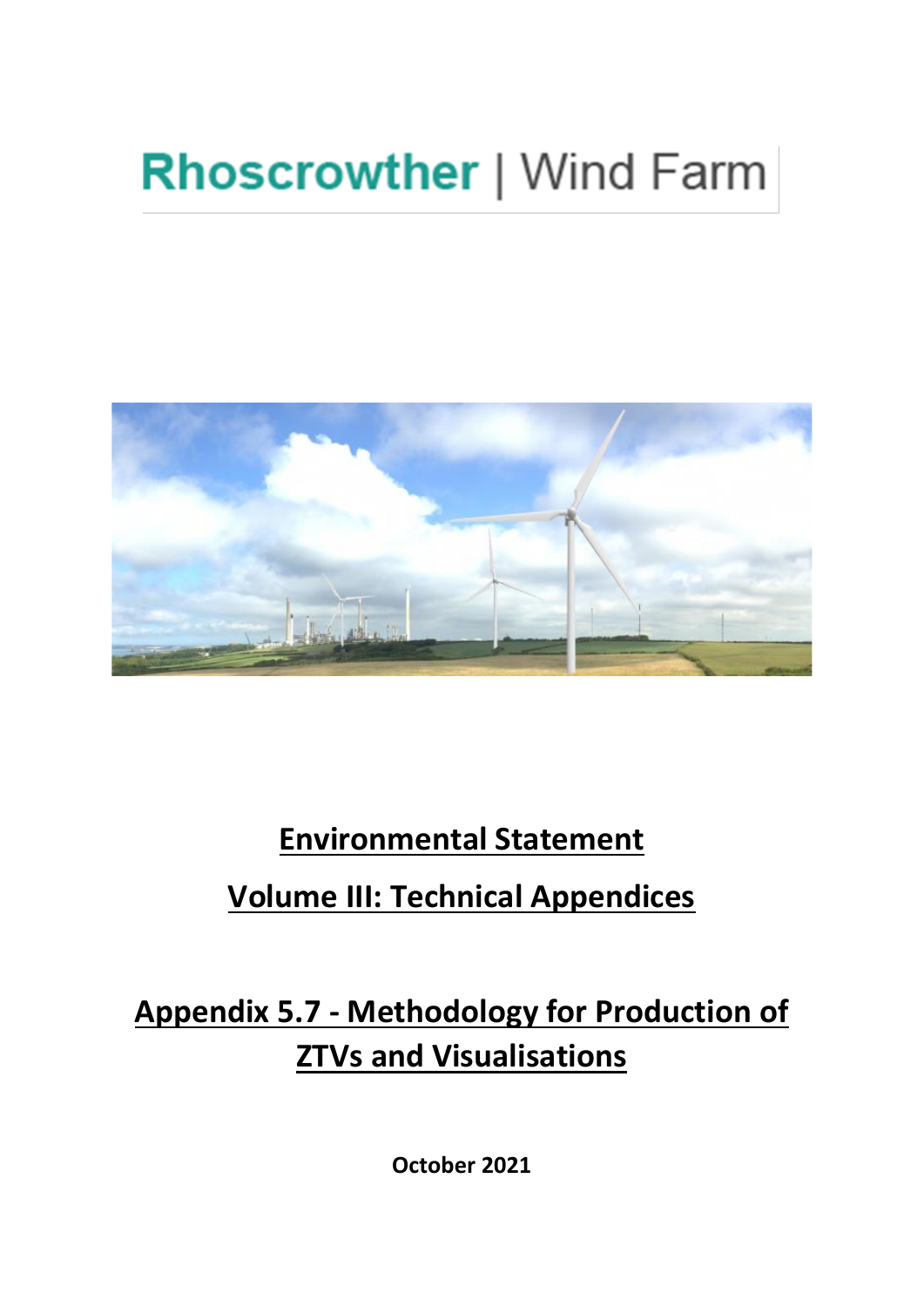#### **Methodology for Production of ZTVs and Visualisations**

#### **Introduction**

 A5.7.1. Zones of Theoretical Visibility (ZTVs), panoramic photographs and visualisations (wirelines and photomontages) are graphical materials produced to assist and illustrate landscape and visual impact assessments (LVIAs) (including seascape and cumulative impact assessments). The following methodology has been used for undertaking the viewpoint photography and for producing the ZTVs and visualisations that illustrate the LVIA in Chapter 5 of the ES. It accords with current guidance, including the Scottish Natural Heritage guidance *The Visual Representation of Wind Farms, Version 2.2* (SNH February 2017) and the Landscape Institute Technical Guidance Note 06/19: *Visual Representation of Development Proposals* (LI 17 September 2019).

#### **Methodology for Production of ZTVs**

- A5.7.2. The blade tip and hub height ZTVs were generated using the ReSoft WindFarm software, which uses a digital terrain model (DTM) and 3-dimensional computer models of the locations and dimensions of the proposed wind turbines to calculate the theoretical visibility of the proposed development across the existing landscape. The computer model takes account of the effects caused by atmospheric refraction and the curvature of the Earth. The ZTVs have been generated using the following combined DTM datasets:
	- ▪ Ordnance Survey Terrain 50: used to aid in the production of the ZTV plots and wirelines at long distances exceeding those covered by the 30km x 40km area of the more detailed OS Terrain 5 data, these tiles provide a digital record of the existing landform of Great Britain, based on 50m grid squares and models representing the specified geometry and position of the proposed turbines; and
	- ▪ Ordnance Survey Terrain 5: used to produce a more detailed ZTV plot or wireline for a limited area, in the case of Rhoscrowther Wind Farm, covering 30km x 40km around the site. These tiles provide a digital record of the existing landform of Great Britain based on 5m grid squares and models representing the specified geometry and position of the proposed turbines.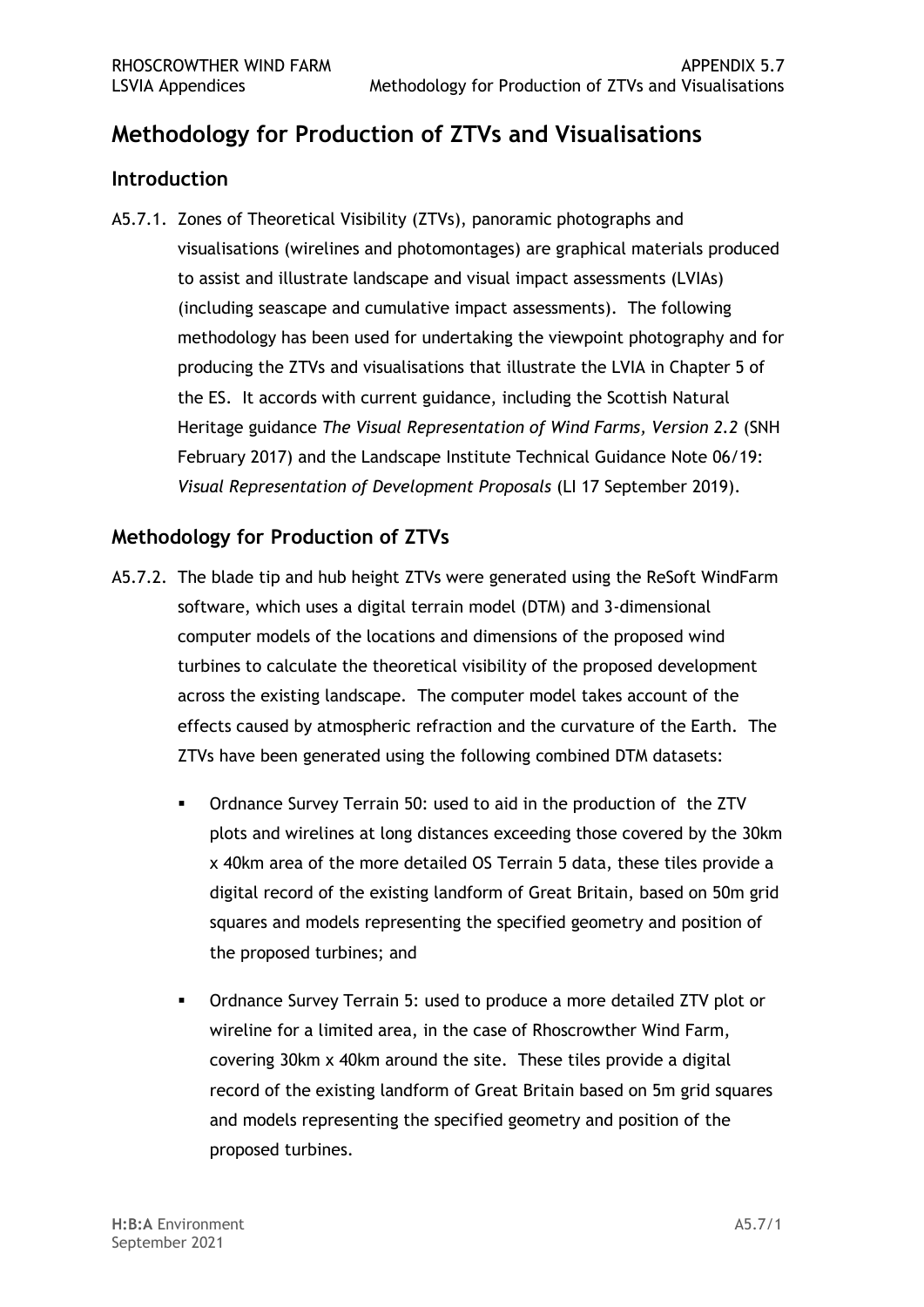- A5.7.3. The resulting ZTV plots have been overlaid on Ordnance Survey mapping at an appropriate scale and presented as figures using GIS software.
- A5.7.4. The ReSoft WindFarm software has also been used to calculate a cumulative ZTV plot to illustrate the intervisibility of the proposed development with the Farm). existing operational wind farms (Wear Point, Castle Pill and Lower Scoveston

#### **Methodology for Baseline Photography**

- A5.7.5. Photographic viewpoint locations were initially selected with the aid of the ZTVs. Each location was then visited, confirmed, and assessed in the field. Panoramic photography was taken to record the view and the details of the viewpoint locations and associated data were recorded to assist in the production of visualisations and to validate their accuracy.
- A5.7.6. The following photographic information was recorded:
	- Date and time.
	- ▪ GPS recorded locational data in the form of a 12-figure grid reference accurate to ~4m.
	- ▪ GPS recorded elevation data in the form of metres above Ordnance Datum (mAOD).
	- Camera model, lens focal length and format used.
	- the approximate horizontal angle of view photographed.
- A5.7.7. All of the photographs included in this assessment were taken with a full- frame digital SLR camera equipped with a 50 mm fixed focal length lens. This produces photographs that are equal in horizontal and vertical extent to those taken with a manual 35 mm SLR camera with a fixed 50 mm focal length lens. Almost all were taken in landscape (horizontal) format. The exceptions were the photographs for Vp 2, where the camera and 50 mm lens were used in portrait (vertical) format, and the photographs for Vp 1, where the camera was fitted with a 35 mm fixed focal length lens and used in portrait (vertical) format. This was to provide more vertical extent in the panoramic photographs at these two closest viewpoints.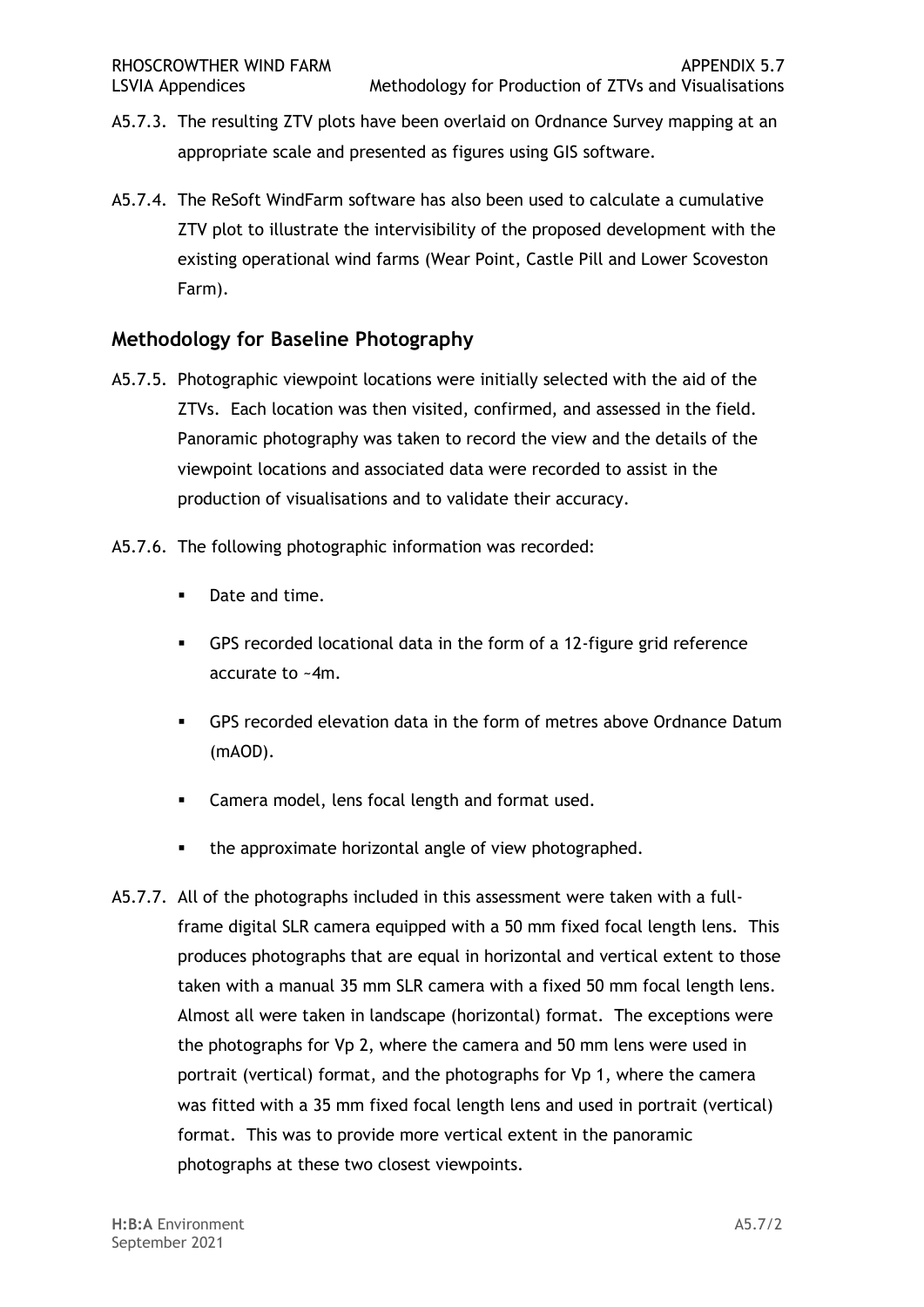A5.7.8. All photography was taken using a tripod equipped with a levelling head and a panoramic head set to take photographs at 20º intervals (i.e. approximately a 50% overlap between each frame).

#### **Methodology for Production of Visualisations**

- A5.7.9. Each viewpoint has been illustrated with a panoramic photograph of the existing view together with a wireline and a photomontage to illustrate the parts of the proposed development that could be visible from each location.
- A5.7.10.The wirelines and photomontages were produced using ReSoft WindFarm software to generate a perspective view of the wind farm. This software creates a 3D computer model of the existing landscape and the proposed development using the DTM and models representing the specified geometry and position of the proposed turbines. The computer model includes the entire Study Area and all visualisations take account of the effects caused by atmospheric refraction and the Earth's curvature. The computer model does not take account of the screening effects of any intervening built development or vegetation.
- A5.7.11.The photographs from each viewpoint were joined to form a cylindrical projection panorama, using appropriate photography panorama stitching software. This panorama was imported into ReSoft WindFarm using the locational data recorded at each viewpoint. A wireline of the proposed development and the existing landform was generated for each viewpoint using the same software. A series of fixed reference points were identified within each panoramic view, the alignment of which, in tandem with the topography visible within the panorama, enabled the wireline to be superimposed and accurately positioned both horizontally and vertically over the panorama. To produce the photomontage, the 3D computer models of the turbines were then rendered to appear 'life-like' taking into account the position of the sun at the date and time of the photography and weather conditions occurring on the day.
- A5.7.12.The completed baseline panoramic photographs, wirelines, photomontages and accompanying data have been presented as figures using desktop publishing/graphic design software.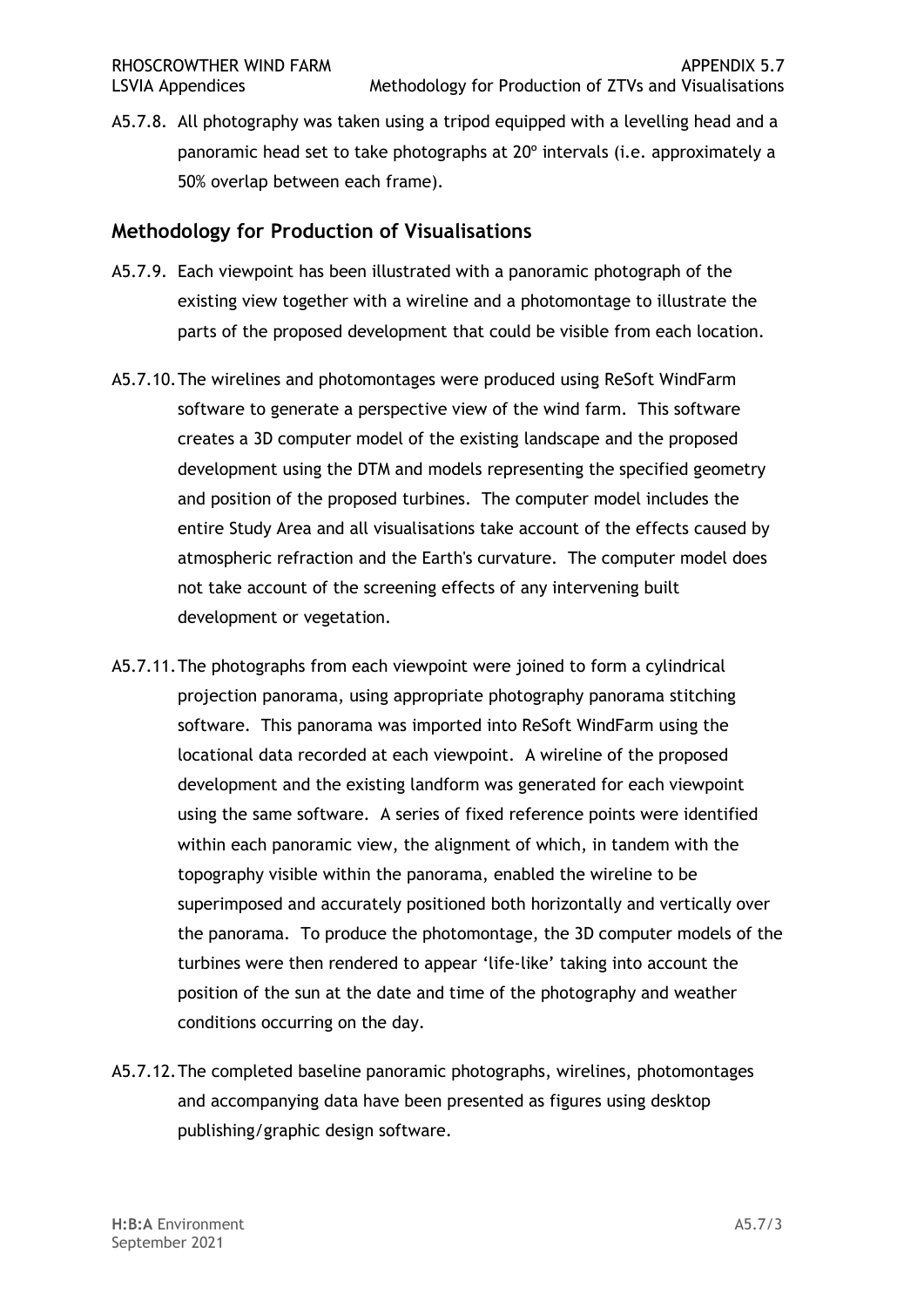#### **Printing of Maps and Visualisations**

 A5.7.13.All electronic maps and visualisations should be printed out and viewed at the correct scale as noted on the drawings.

#### **Limitations of Visualisations**

- A5.7.14.Whilst two-dimensional images cannot fully represent the real viewing experience, the panoramic photographs and visualisations aim to provide a realistic representation of the baseline view and proposed development, based on current information and photomontage methodology.
- based on current information and photomontage methodology.<br>A5.7.15.However, in using these to form a judgement on the wind farm proposal, it is important to be aware of their limitations. These include:
	- **•** Photographs and visualisations cannot illustrate how the existing view and proposed development would appear in different lighting, weather and seasonal conditions. These vary both daily and seasonally in the UK and affect the clarity of the photographic image. Every effort is made to take the photographs on days when the lighting is strong and the visibility is very good. However, photographs can capture only the conditions at the moment the photograph is taken, and it is usual to match these conditions when creating the photomontages. Therefore, photographs and visualisations will illustrate the existing view and proposed development only under the lighting, weather and seasonal conditions that were present when the photographs were taken.
	- **•** Photographs and visualisations produced and viewed in accordance with this methodology, provide a good impression of the location and scale of can never be 100% accurate due to varying degrees of accuracy in the data and process, for example, in the GPS locations taken in the field, in the OS DTM and in the software packages that handle the data. They also cannot take into account any micro-siting of the wind turbines that may occur during construction phase (if micro-siting is permitted within the consent). the proposed wind turbines and their distance from each viewpoint, but
	- **EXTED A static image cannot convey rotor movement, or flicker or reflection** from the sun on the turbine blades as they move.